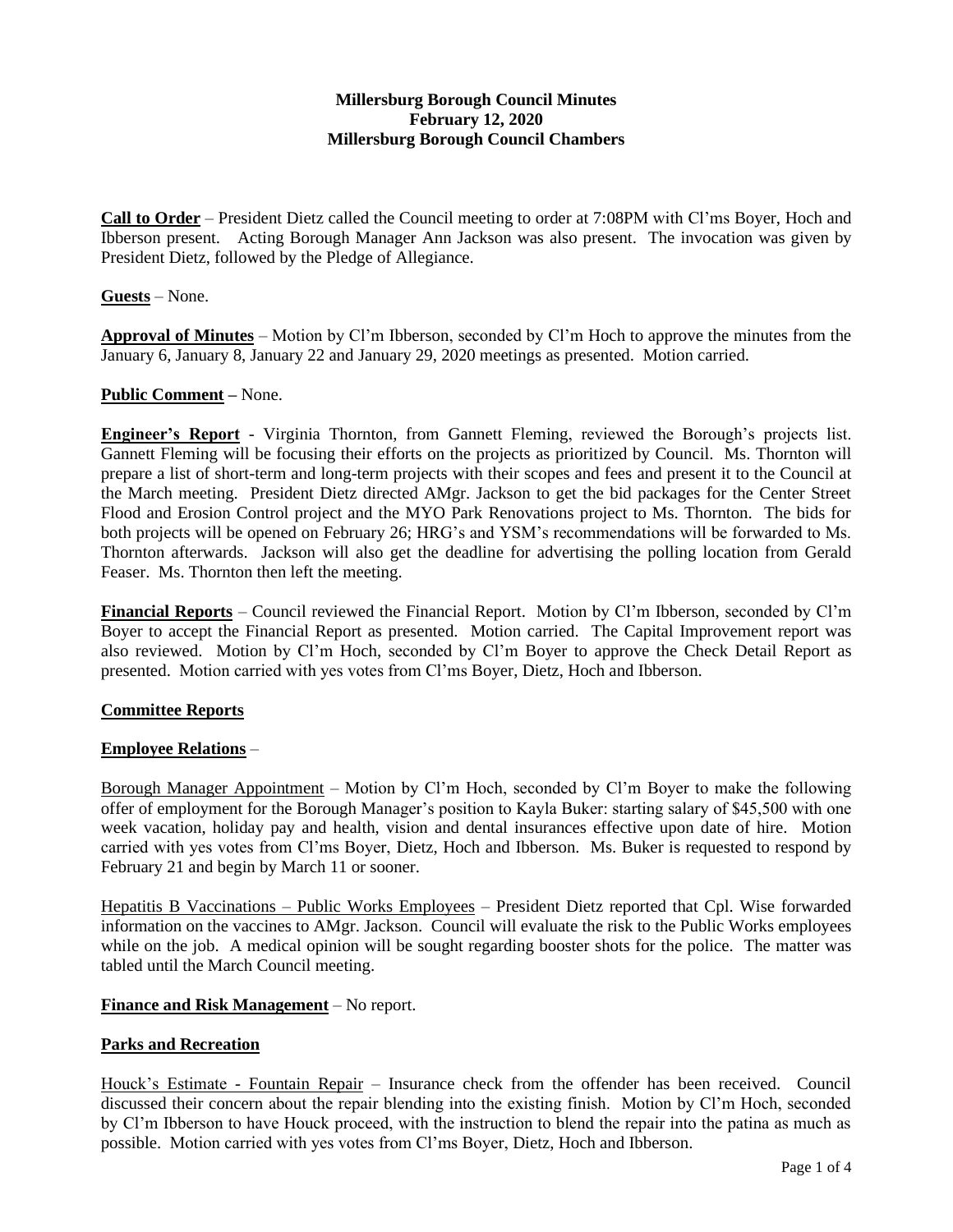Event Agreement – MAWT Cherry Blossom Festival – Millersburg Area Working Together requests the use of Market Square Park, Veterans Park and the 200 and 300 blocks of Market Street on May 2, 2020 from 5:00AM to 4:00PM for the Cherry Blossom Festival. Special requirements were reviewed. The user fee would be waived. Motion by Cl'm Boyer, seconded by Cl'm Ibberson to approve the agreement as presented with the user fee waived. Motion carried.

Facility Use Agreement – Art Association Anniversary Display – Millersburg Area Art Association requests the use of Market Square Park for July and August for a  $50<sup>th</sup>$  anniversary display. Special requirements were reviewed. The user fee would be waived. Motion by Cl'm Hoch, seconded by Cl'm Ibberson to approve the agreement as presented with the user fee waived, contingent upon receiving the appropriate certificate of insurance. Motion carried.

Kindness Rocks Request – Council reviewed a request from Robin Wheeler to oversee a youth project in which painted rocks with encouraging messages will be left in random locations throughout town. Council had no objections or restrictions.

The Flood Insurance Agency Invoice – Welcome Center – Council reviewed several proposals from the Flood Insurance Agency. Motion by Cl'm Boyer, seconded by Cl'm Hoch to renew coverage on the Welcome Center at \$1,039.83 for one year with a \$2,000 deductible on \$50,000 worth of coverage. Motion carried with yes votes from Cl'ms Boyer, Dietz, Hoch and Ibberson.

Belson Outdoors Invoice – MYO Project Trash Receptacles – Council reviewed an invoice for \$1,560.08 for two trash receptacles for the MYO Parks Renovation project. The expense will be fully reimbursed by the Rotary Club. Motion by Cl'm Boyer, seconded by Cl'm Hoch to pay the Belson Outdoors invoice for \$1,560.08, to be fully reimbursed by the Rotary Club. Motion carried with yes votes from Cl'ms Boyer, Dietz, Hoch and Ibberson.

LandPro Equipment Invoice – Stihl Chainsaw – Council reviewed an invoice for \$1,150 for a new chainsaw. Motion by Cl'm Boyer, seconded by Cl'm Hoch to pay the LandPro invoice for \$1,150.00 Motion carried with yes votes from Cl'ms Boyer, Dietz, Hoch and Ibberson.

Automated Security Gate for MYO Compost Site – Chairman Boyer reported that he has been in touch with our representative and that the project is moving along; however, the estimated date for completion is unknown.

Assessment of Holiday Display Electrical System – Council reviewed a proposal from Randy Paul for \$1,000 to review and evaluate the current set-up and make any recommendations. Motion by Cl'm Boyer, seconded by Cl'm Hoch to approve the quote for \$1,000 to have Mr. Paul do the evaluation. Motion carried with yes votes from Cl'ms Boyer, Dietz, Hoch and Ibberson. President Dietz directed AMgr. Jackson to advise the Lions Club that the Borough has authorized this expense, and to see if they would agree to cover it.

# **Property**

Security System Upgrade Proposal – Council reviewed a proposal from Knight Security to upgrade our security system. The matter was tabled until the March Council meeting.

Public Works Truck Tires Quotes – Council received prices from Stave Jones for tires for two of the trucks. The hand-written quotes from three vendors indicated price per tire. AMgr. Jackson was directed to have Mr. Jones provide vendor re-quotes with totals for tires, mounting, balancing and disposal of the old tires included. Sunbury Motors and Hegins Valley Lines are also to be contacted in addition to the other vendors.

**Public Safety –** Chairman Ibberson had nothing to report.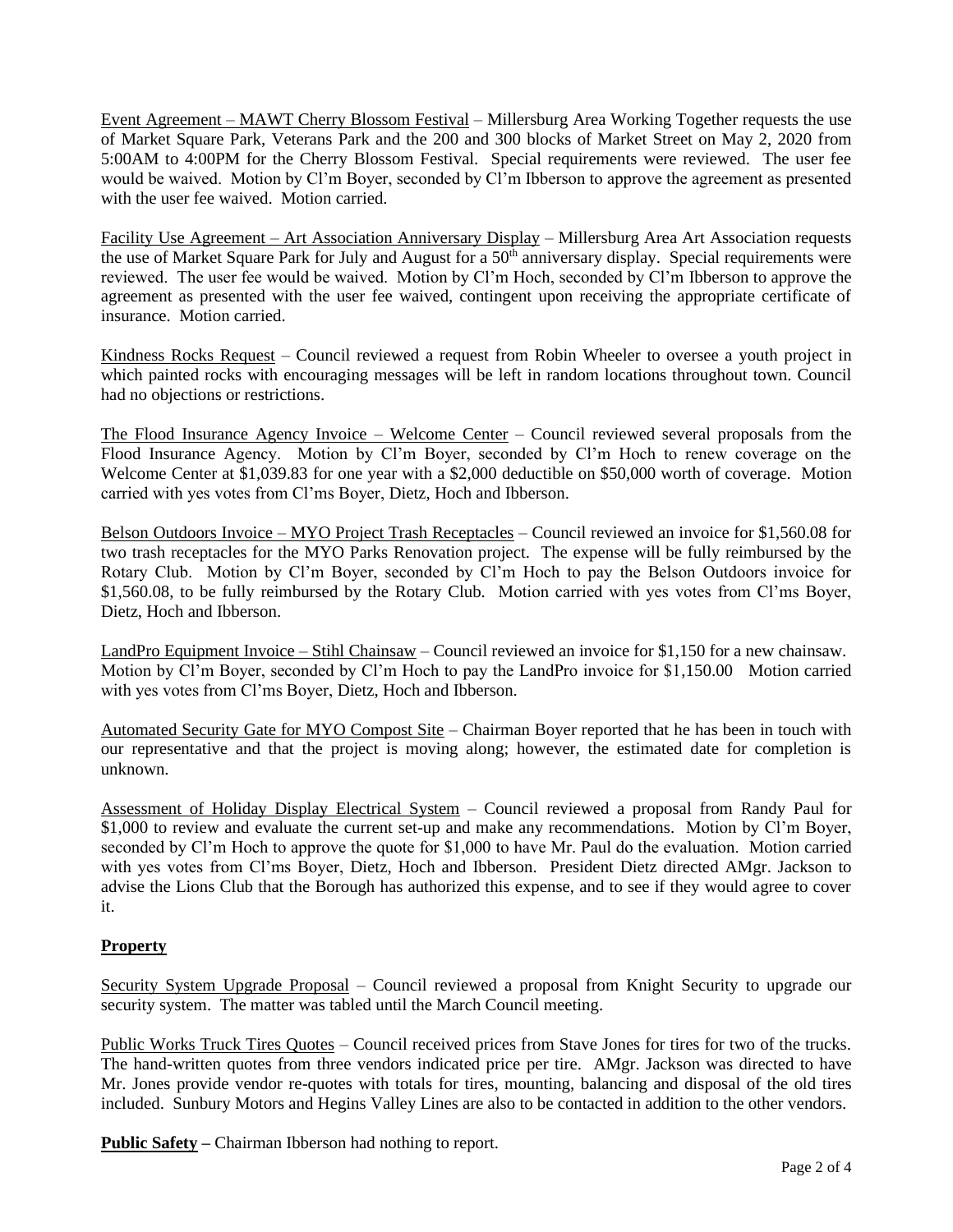# **Streets**

Handicapped Parking Request – AMgr. Jackson reported that she received an application for a handicapped parking spot at 400 Market Street. This matter was tabled until the February Committee meeting.

**Economic Development** – President Dietz had nothing to report.

**Acting Manager's Report –** Written report was provided to all Cl'ms.

## **Unfinished Business**

Borough Ordinance No.  $1-20$  – Zoning Ordinance Amendment – This ordinance amends the zoning regulations regarding commercial signage. Motion by Cl'm Boyer, seconded by Cl'm Hoch to adopt Borough Ordinance No. 1-20. Motion carried.

Borough Ordinance No. 2-20 – Parking Meter Enforcement – This ordinance suspends parking meter enforcement on Saturdays. Motion by Cl'm Hoch, seconded by Cl'm Ibberson to adopt Borough Ordinance No. 2-20. Motion carried.

Council Seat Appointment – Council reviewed Adam G. Hoke's letter of interest and resume. Motion by Cl'm Boyer, seconded by Cl'm Hoch to appoint Adam Hoke to one of the vacant Council seats. Motion carried. President Dietz directed AMgr. Jackson to invite Mr. Hoke to the February 26 Committee of the Whole meeting and to notify Dauphin County of the appointment and remaining vacancy on Council.

HRG Invoice – Center Street Erosion Control Project – Council reviewed the latest invoice for \$1,000. Motion by Cl'm Ibberson, seconded by Cl'm Snyder to submit the invoice from HRG to Dauphin County for payment. Motion carried.

### **New Business**

Dauphin County Treasurer Return of Uncollected Real Estate Taxes – AMgr. Jackson reviewed the final return of uncollected 2019 real estate taxes with Council. The return indicates \$27,842.91 in uncollected real estate taxes and \$2,784.29 in penalties, for a total of \$30,627.20. Motion by Cl'm Hoch, seconded by Cl'm Ibberson to ratify President Dietz's signature which exonerates the Dauphin County Treasurer from collecting the remaining taxes of \$30,627.20 and to pass the uncollected taxes on to the Dauphin County Tax Claim Bureau for collection. Motion carried.

HRG Invoice – Center Street Erosion Control Project – Council reviewed the latest invoice for \$1,000. Motion by Cl'm Hoch, seconded by Cl'm Ibberson to submit the invoice from HRG to Dauphin County for payment. Motion carried.

RET Associates Invoice – VFW's Gaming Grant – Council reviewed the RET's invoice for \$5,460. Motion by Cl'm Hoch, seconded by Cl'm Ibberson to submit the invoice from RET to Dauphin County for payment. Motion carried.

Dauphin County Tax Assessment Proposal for Missing Shade Tree Tax Levy – AMgr. Jackson reported to the Council that Dauphin County Tax Assessment has neglected to include the Shade Tree Tax levy on the 2020 real estate tax notices. Council reviewed a proposal from Director Steve Howe regarding their solution. The Tax Assessment Office proposes to prepare separate invoices for the Borough's collection for the 1,169 property owners at no charge to the Borough. Additional, they will waive one half of the Borough's invoice for preparation and mailing of the 2020 tax notices. They will also provide an Excel Spreadsheet detailing the parcel numbers, owner's name, property address, and tax amounts being 2% Discount, Flat, 5% Penalty, and 10% Penalty amounts. Motion by Cl'm Boyer, seconded by Cl'm Ibberson to accept the proposal,